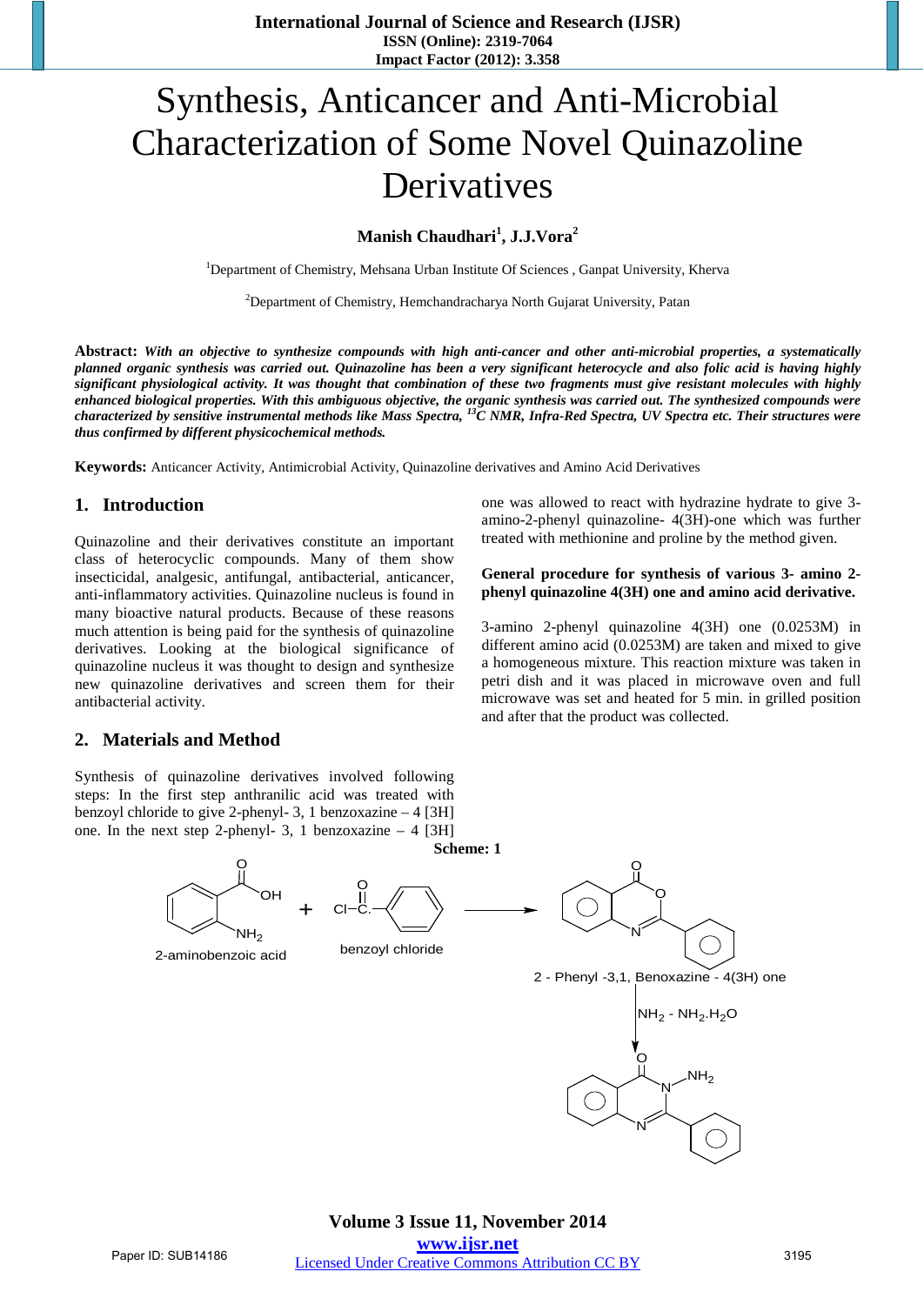# **International Journal of Science and Research (IJSR) ISSN (Online): 2319-7064**

**Impact Factor (2012): 3.358**



**Compound - 1**  3-amino 2-phenyl quinazoline 4(3H) one and Methionine derivative





3-amino 2-phenyl quinazoline 4(3H) one and Proline derivative

## **3. Spectra Characterization**

**Compound-1:** 3-amino 2-phenyl quinazoline 4(3H) one and Methionine derivative

**Elemental Analysis:** %C %H %N %S

**Found** 59.05 5.91 13.96 8.78

**Calculated** 57.51 5.85 14.02 12.82

## **Infrared spectral Features (cm-1): cm-1 Assignment**

1637 C=N Stretching 3213,3307 -CONH2, -NH- Stretching 1563, 1588, 1611 - CONH<sub>2</sub>, -NH- Bending 1661 C=O Stretching 2915 Aromatic C-H Stretching 1588, 1611 C=C Stretching

1448, 1370 Alkenes  $-CH_3$  bending 1472 Alkenes  $-CH<sub>2</sub>$ - bending 2577 S-H, -S- Stretching

## **13C Spectral Features (ppm): (ppm) Assignment**

38.55, 39.27, 39.48, 39.69, 39.90, 40.10 R<sub>2</sub>-CH<sub>2</sub>, R<sub>3</sub>-CH, R<sub>4</sub>-C 78.50, 78.83, 79.16 C-N 146.67, 155.50 R-CO-NH 125.95, 126.50, 126.88 127.30, 127.37, 129.52, 134.03, 134.76 Benzene  $161.11$ ,  $167.80 = C = O$ 

#### **Mass Spectral Features: (ppm) Assignment**

 Molecular peak is observable (M+1) Molecular peak is observable (M+2) molecular peak is observable 483 Base peak is observable for  $(M - CH<sub>2</sub>)$ 

# **Volume 3 Issue 11, November 2014**

**www.ijsr.net** Paper ID: SUB14186 *[Licensed Under Creative Commons Attribution CC BY](http://creativecommons.org/licenses/by/4.0/)* 3196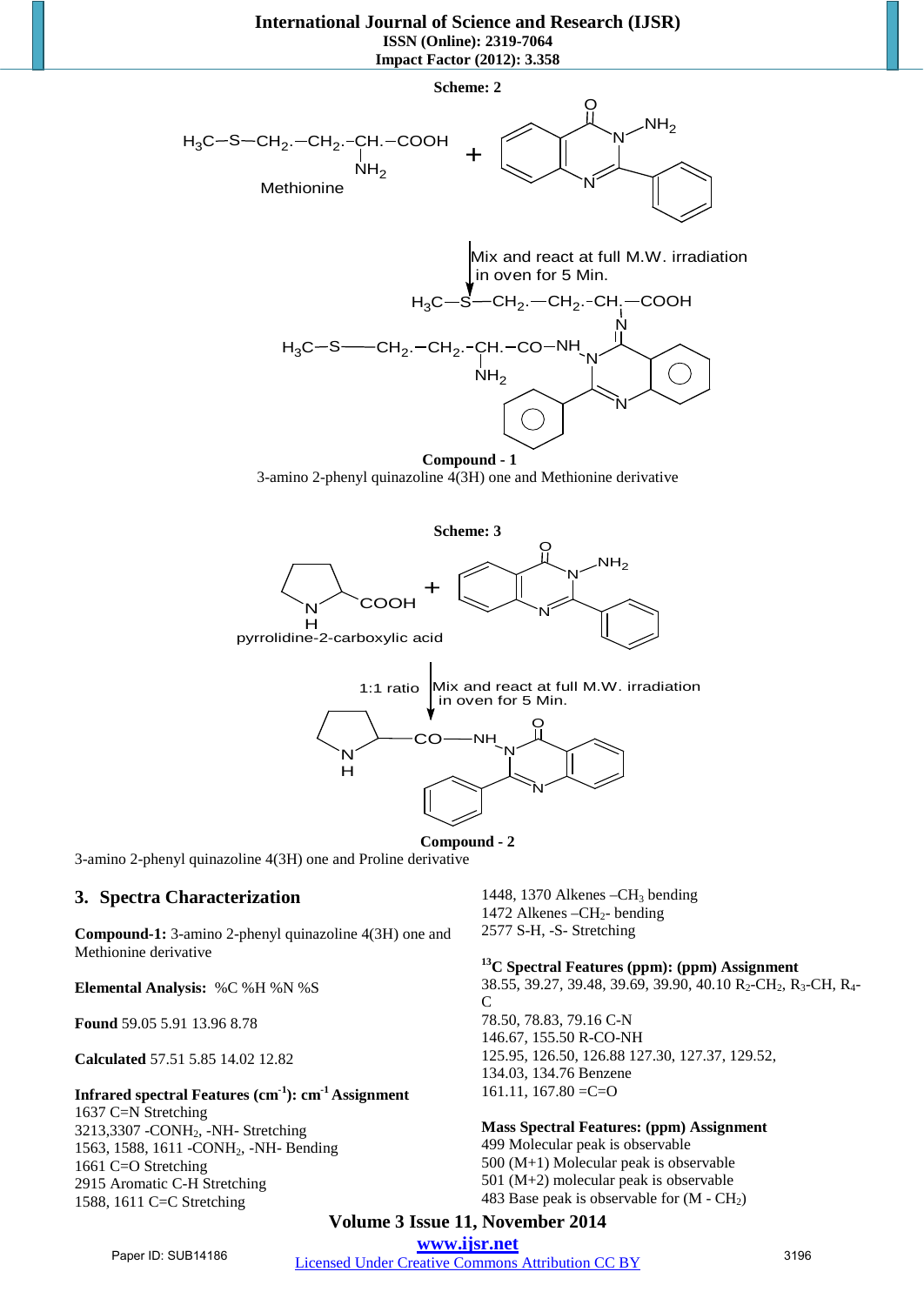| <b>International Journal of Science and Research (IJSR)</b> |
|-------------------------------------------------------------|
| <b>ISSN</b> (Online): 2319-7064                             |
| <b>Impact Factor (2012): 3.358</b>                          |

278 Peak is observable for  $(M - C_8H_{17}N_2S_2O)$ 238 Peak is observable for  $(M - C_{10}H_{17}N_2S_2O_2)$ 260 Peak is observable for  $(M - C_8H_{17}N_2S_2O.H_2O)$ 150 Peak is observable for Methionine (M+1)

## **UV Spectral Features: ʎmax Assignment**

289 n $\rightarrow \pi^*$  Substituent with lone pair R-band 248  $\pi \rightarrow \pi^*$  Substituent Delocalized by Aryl K-band 215,221  $\pi \rightarrow \pi^*$  Allowed

**Compound – 2:** 3-amino 2-phenyl quinazoline 4(3H) one and Proline derivative **Elemental Analysis :**  %C %H %N **Found** 63.24 5.62 15.23 **Calculated** 66.82 6.08 16.24 **Infrared spectral Features (cm-1) : cm-1 Assignment** 1635 C=N Stretching 3214,3307, 3358, 3442, 3507 -CONH2, -NH- Stretching 1563, 1574, 1590, 1611 - CONH<sub>2</sub>, -NH- Bending 1661 C=O Stretching 3035, 3061 Aromatic C-H Stretching 1590, 1611 C=C Stretching

1448, 1371 Alkenes  $-CH<sub>3</sub>$  bending 1471 Alkenes  $-CH<sub>2</sub>$ - bending **13C Spectral Features (ppm) : (ppm) Assignment** 22.83, 2379, 27.16, 28.90 R-CH<sub>3</sub> 38.89,39.31,39.73,40.14, 44.45, 45.15, 59.73,60.49 R<sub>2</sub>-CH<sub>2</sub>,  $R_3$ -CH,  $R_4$ -C 78.48,78.81, 79.14 C-N 146.67,155.44 R-CO-NH 125.94, 126.44, 127.27,128.49,129.34, 131.15, 131.35, 133.97, 134.75 Benzene  $161.08$ ,  $164.23$ ,  $165.87 = C=O$ **Mass Spectral Features : (ppm) Assignment** 335 (M+1) Molecular peak is observable 238 Peak is observable for  $(M - C_5H_6NO)$  Quinazoline peak 116 Peak is observable for Proline (M+1) **UV Spectral Features : ʎmax Assignment** 290 n $\rightarrow \pi^*$  Substituent with lone pair R-band 252  $\pi \rightarrow \pi^*$  Substituent Delocalized by Aryl K-band 206,220  $\pi \rightarrow \pi^*$  Allowed

**Table 1:** Various 3-amino 2-phenyl quinazoline (3H) one derivative

|         | <b>Table 1.</b> Various 3-allinio 2-bilenvi uulilazoilile (311) olle uerryative |     |                |               |             |  |                         |                |              |
|---------|---------------------------------------------------------------------------------|-----|----------------|---------------|-------------|--|-------------------------|----------------|--------------|
| Sr. No. | Compound                                                                        |     | M.P Solubility | Nitrogen Rule | Rules of 13 |  | Compound                | Base           | Unsaturation |
|         | Name                                                                            |     |                | Obeved        |             |  | Formula                 | formula        | Index U      |
|         | Comp. $_1$                                                                      | 246 | <b>DMSO</b>    | ves           | 28          |  | $C_{24}H_{29}N_5O_3S_2$ | $C_{38}H_{43}$ |              |
|         | Comp. 2                                                                         | 76  | <b>DMSO</b>    | yes           | 25          |  | $C_{19}H_{18}N_4O_2$    | $C_{25}H_{34}$ |              |

# **4. Antimicrobial Activity**

Antibacterial activity was performed by cup plate method by measuring zone of inhibition. All the test compounds were screened for antibacterial activity against bacterial strains *Staphylococcus aureus, Bacillus sp., Salmonella typhi* and *Escherichia coli* (ESS 2231) at a concentration of 200, 300, 400 μg/ml. Ampicillin was used as standard drug at a concentration of 200, 300, 400 μg/ml, Nutrient agar was used as culture medium & DMF was used as solvent control.

The plates were inoculated within minutes of the preparation of suspension, so that the density does not change. A sterile cotton swab over was dipped into the suspension and the medium was inoculated by even streaking of the swab over the entire surface of the plate in three directions. After the inoculums had dried, cups of diameter 6mm were made in the agar plate with a sterile cork borer. The drugs solutions were added to these cups with a micropipette and the plates were then incubated at 37 0C for 24 hours. The zone of inhibition was measured using mm scale.

The fungicidal activity of all the compounds was studied at 1000ppm concentration. Invitro plant pathogenic organisms used were *Aspergillus* SP, Yeast, etc with standard antifungal, antibiotic fluconazol. The antifungal activity of all the compounds was measured on each of these plant pathogenic strains on a potato dextrose agar (PDA) medium such a PDA medium contained potato 200gm, dextrose 20gm, agar 20gm, and water 1 liter. Five days old cultures were employed. The compounds to be tested were suspended (1000ppm) in a PDA medium and autoclaved at 120°C for 15 min. and at 15 atm pressure. These media were poured into sterile Petri plates and the organisms were inoculated after cooling the Petri plates. The percentage inhibition for fungi was calculated after five days using the formula given below.

#### **Percentage of Inhibition =100(X-Y)/X**

Where,  $X = Area$  of colony in control plate  $Y = Area$  of colony in test plate

| Table 2: Antibacterial Activity of Compounds |  |  |
|----------------------------------------------|--|--|
|                                              |  |  |

|              | Zone of Inhibition (in mm)                |          |          |            |                      |          |                     |          |          |            |          |          |
|--------------|-------------------------------------------|----------|----------|------------|----------------------|----------|---------------------|----------|----------|------------|----------|----------|
|              | <b>Gram Positive</b>                      |          |          |            | <b>Gram Negative</b> |          |                     |          |          |            |          |          |
| Compo<br>und | Staphylococcu<br>Bacillus Sp.<br>s Aureus |          |          | E. Coli    |                      |          | Salmonella<br>Typhi |          |          |            |          |          |
| Name         | 200                                       | 300      | 400      | <b>200</b> | 300                  | 400      | <b>200</b>          | 300      | 400      | <b>200</b> | 300      | 400      |
|              | $\mu$ g/                                  | $\mu$ g/ | $\mu$ g/ | $\mu$ g/   | $\mu$ g/             | $\mu$ g/ | $\mu$ g/            | $\mu$ g/ | $\mu$ g/ | $\mu$ g/   | $\mu$ g/ | $\mu$ g/ |
|              | ml                                        | ml       | ml       | ml         | ml                   | ml       | ml                  | ml       | ml       | ml         | ml       | ml       |
| Comp-1       | 18                                        | 23       | 22       | 25         | 28                   | 30       | 22                  | 25       | 28       | 15         | 19       | 24       |
| $Comp-2$     |                                           | 23       | 28       |            |                      | 18       |                     |          | 17       |            | 18       | 24       |